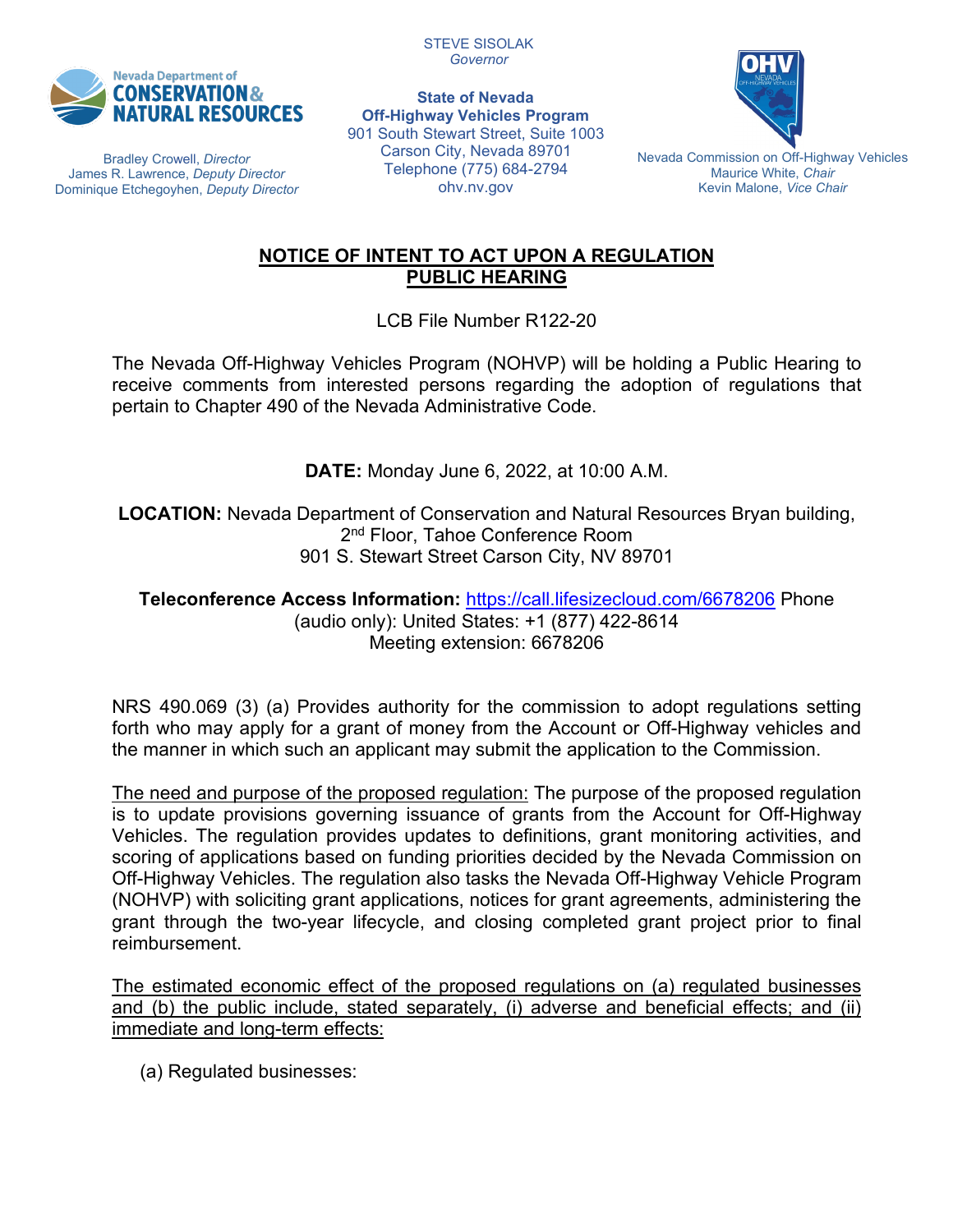

Bradley Crowell, *Director* James R. Lawrence, *Deputy Director* Dominique Etchegoyhen, *Deputy Director*

**State of Nevada Off-Highway Vehicles Program** 901 South Stewart Street, Suite 1003 Carson City, Nevada 89701 Telephone (775) 684-2794 ohv.nv.gov



Nevada Commission on Off-Highway Vehicles Maurice White, *Chair* Kevin Malone, *Vice Chair*

- (i) Adverse and beneficial effects: NOHVP anticipates no adverse effects, either direct or indirect, on regulated businesses as the result of the regulation. There will be no direct or indirect cost to regulated or small businesses. NOHVP believes that there will be no beneficial effects, either direct or indirect, on regulated or small businesses as the result of these regulations.
- (ii) Immediate and long-term effects: NOHVP does not anticipate any immediate effects, either adverse or beneficial, on regulated or small businesses because of these regulations. NOHVP does not anticipate any long-term effects, either adverse or beneficial, on regulated or small businesses because of these regulations.
- (b) The public:
	- (i) Adverse and beneficial effects: NOHVP views most of the regulation changes primarily as housekeeping and does not anticipate adverse impacts to the public because of these regulations. The proposed changes will allow the NOHVP to fine tune grant administration and streamline reimbursements to grant projects which previously required approval from the Nevada Commission on Off-Highway Vehicles.
	- (ii) Immediate and long-term effects: NOHVP anticipates the immediate and longterm effects will improve how NOHVP receives, reimburses, and monitors grants. Additionally, the regulation aligns NAC 409 with NRS 409 so that language consistent throughout.

The estimated cost to the Program for enforcement of the proposed regulation: NOHVP does not anticipate incurring any additional cost for these proposed permanent regulations.

The proposed regulation does not overlap or duplicate any existing regulation, however, amends the existing regulation.

The proposed regulation is not required by federal law and there is no equivalent federal law.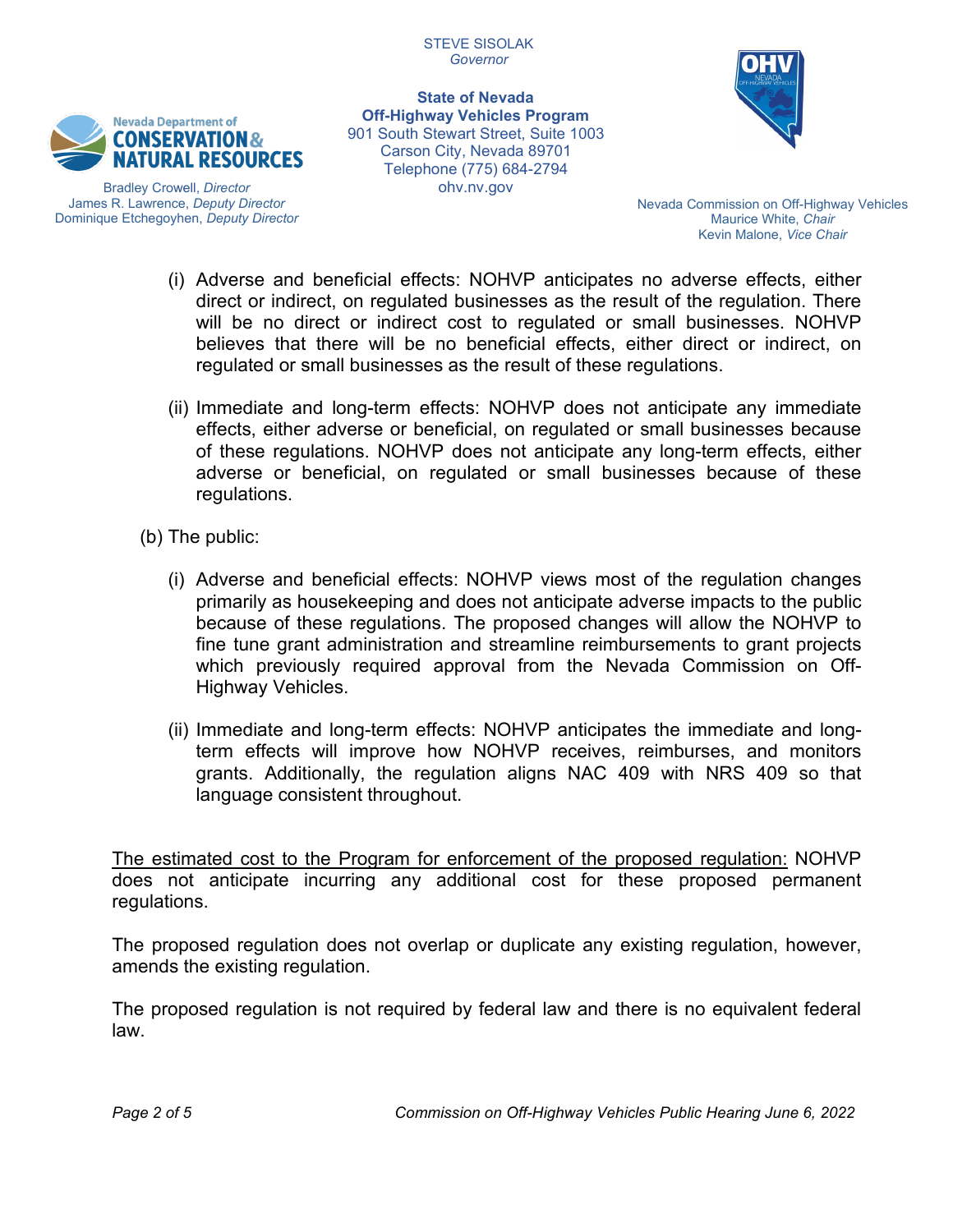

Bradley Crowell, *Director* James R. Lawrence, *Deputy Director* Dominique Etchegoyhen, *Deputy Director*

**State of Nevada Off-Highway Vehicles Program** 901 South Stewart Street, Suite 1003 Carson City, Nevada 89701 Telephone (775) 684-2794 ohv.nv.gov



Nevada Commission on Off-Highway Vehicles Maurice White, *Chair* Kevin Malone, *Vice Chair*

A copy of the proposed regulation changes may be obtained at the workshop or by online at:<https://ohv.nv.gov/assets/etc/meetings/R122-20P.PDF>.

Persons wishing to comment upon the proposed action of Nevada Off-Highway Vehicles Program may appear via virtual meeting or by telephone at the scheduled public hearing time or may address their comments, data, views, or arguments, in written form to Nevada Off-Highway Vehicles Program. 901 S. Stewart Street #1003, Carson City, NV 89701. Written submissions must be received by Nevada Department of Conservation and Natural Resources on or before 1:00 p.m., June 2, 2022. If no person who is directly affected by the proposed action appears to request time to make an oral presentation, Nevada Off-Highway Vehicles Program may proceed immediately to act upon any written submission.

A copy of the notice and regulation to be adopted are available at the NOHVP website at OHV.NV.GOV/Meeting and the Nevada Public Notice website at http://notice.nv.gov. This notice and the text of the proposed regulation are also available at the State of Nevada Register of Administrative Regulations at https://www.leg.state.nv.us/App/Notice/A/, which is prepared and published monthly by the Legislative Counsel Bureau pursuant to NRS 233B.0653, and on the Internet at http://leg.state.nv.us/. Copies of this notice and the proposed regulation can also be mailed to members of the public at no charge upon request.

Workshops to solicit public comments on the proposed permanent regulations were conducted on June 24, 2020 and May 13, 2020, pursuant to Nevada Open Meeting Law.

This Notice of Public Hearing to Solicit Comments on Proposed Regulation has been sent to all persons on the program mailing list for administrative regulations and posted on or before 9:00am, thirty days before the meeting at the following locations:

Nevada OHV Program website at <https://ohv.nv.gov/meeting> Nevada State Legislature website at [www.leg.state.nv.us/App/Notice/A/](http://www.leg.state.nv.us/App/Notice/A/) Nevada Public Notice website at [http://notice.nv.gov](http://notice.nv.gov/) Department of Conservation and Natural Resources, 901 S. Stewart St., Carson City, Nevada Nevada State Legislature, 401 S. Carson St., Carson City, Nevada Grant Sawyer Building, 555 E. Washington Ave, Las Vegas, Nevada Nevada State Library and Archives, 100 N. Stewart St, Carson City, Nevada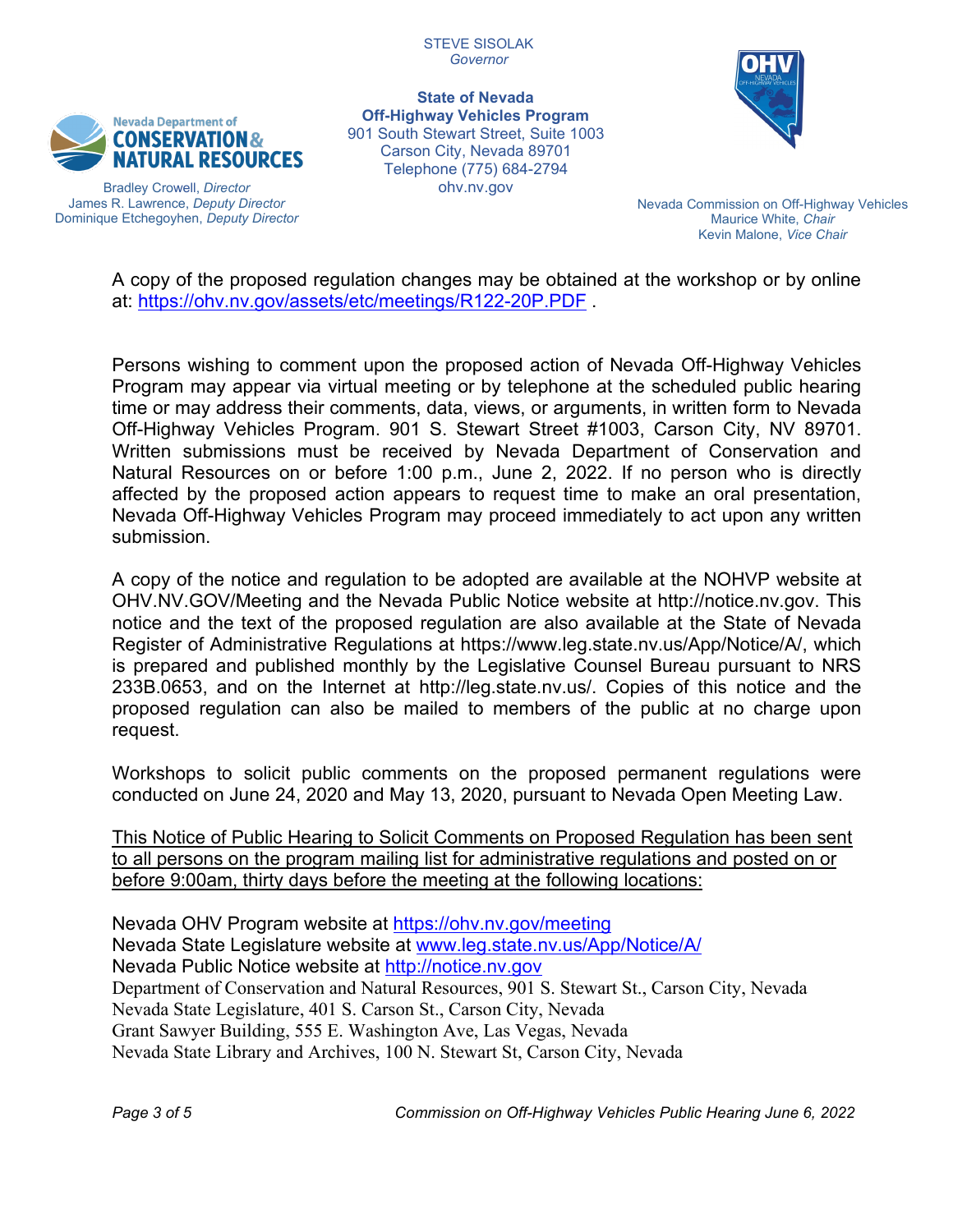

Bradley Crowell, *Director* James R. Lawrence, *Deputy Director* Dominique Etchegoyhen, *Deputy Director*

**State of Nevada Off-Highway Vehicles Program** 901 South Stewart Street, Suite 1003 Carson City, Nevada 89701 Telephone (775) 684-2794 ohv.nv.gov



Nevada Commission on Off-Highway Vehicles Maurice White, *Chair* Kevin Malone, *Vice Chair*

Storey County Library, 175 Carson Street, Virginia City, NV 89440 Humboldt County Library, 85 E. 5th Street, Winnemucca, NV 89445 Churchill County Library, 553 South Maine Street Fallon, NV 89406 Elko County Library, 720 Court Street Elko, NV 89801 Lincoln County Library, P.O. Box 330 Pioche, NV 89803 Mineral County, P.O. Box 1390 Hawthorne, NV 89415 Pershing County Library, P.O. Box 781 Lovelock, NV 89419 Goldfield Public Library, P.O. Box 430 Goldfield, NV 89013 Washoe County Downtown Library, 301 S. Center St. Reno NV, 89501 White Pine County Library, 950 Campton Street Ely, NV 89301 Douglas County Library, P.O. Box 337 Minden, NV 89423 Eureka Brandon Library, P.O. Box 293 Eureka, NV 89316 Battle Mountain Library, P.O. Box 141 Battle Mountain, NV 89820 Lyon County Library, 20 Nevin Way Yerington, NV 89447

Date: MAY 5, 2022